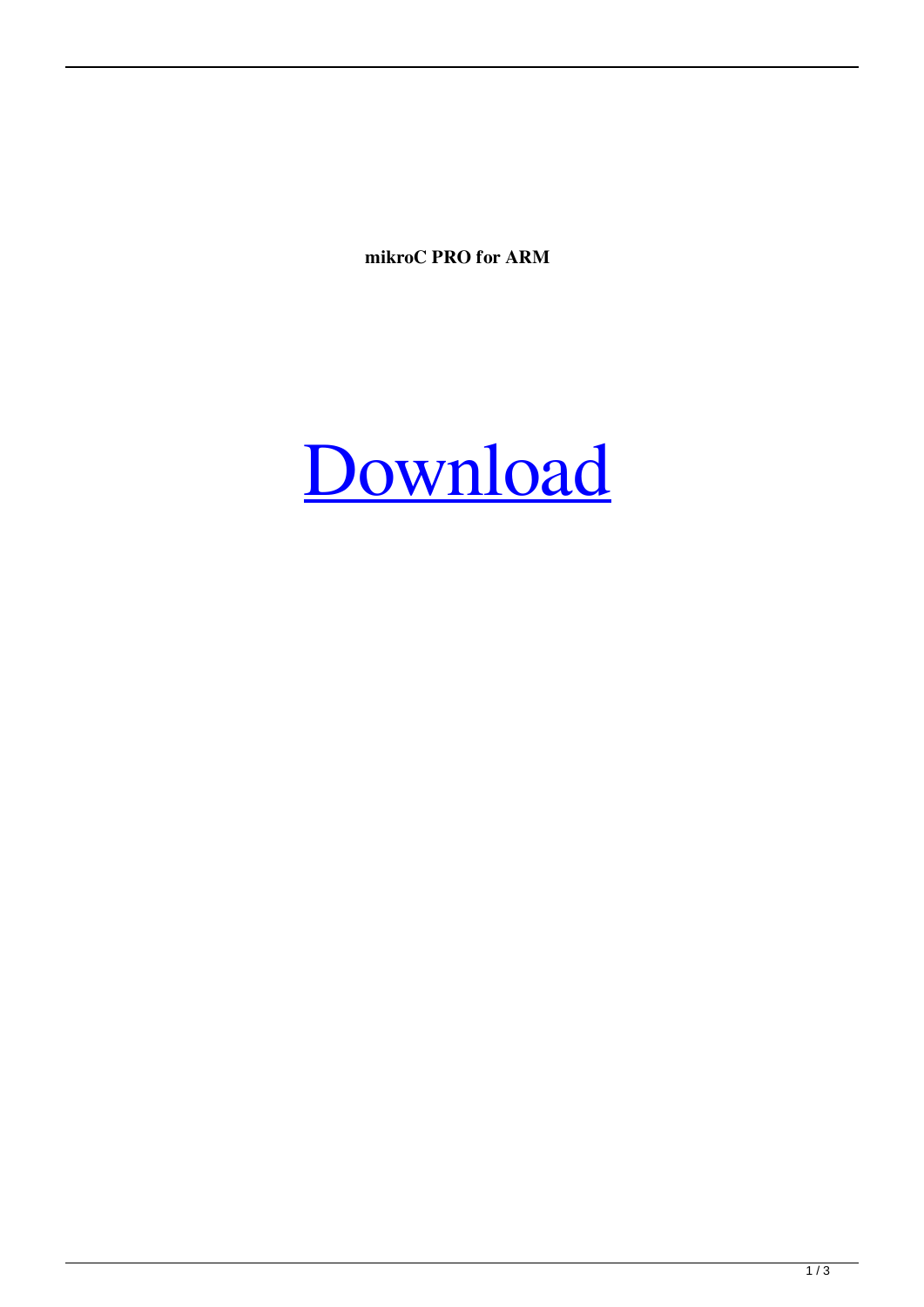mikroC PRO for ARM, mikroBasic PRO for ARM and mikroPascal PRO for ARM are fully-featured compilers for ARM® Cortex®-M0, M0+, M3, M4, . mikroC PRO for ARM provides a set of libraries which simplify the initialization and use of ARM and their modules: Use Library manager to include mikroC PRO. mikroC PRO for ARM is optimized by using Thumb 1 instruction set, which makes code size smaller, reduce the power consumption and increases the rate of instruction execution. mikroC PRO for ARM is optimized by using Thumb 2 instruction set, which makes code size smaller, reduces the power consumption and increases the rate of instruction execution. mikroC PRO for ARM is optimized by using the full instruction set, which makes code size smaller, reduces power consumption and increases the rate of instruction execution. What's New This update includes new features: Addition of ARM command . Addition of mikroC ARMV7-M Architecture Backward Compatible SDK . To update mikroC . Addition of pre-processing parser for ".inc" . to add more ARM Cortex-M models: ARM Cortex-M4 ARM Cortex-M4F ARM Cortex-M5 ARM Cortex-M7 In addition, mikroC PRO for ARM now includes full support for ARM's latest Cortex-M7 MCU. How To Install mikroC PRO for ARM 3.22 Download the crack from link below, extract it, run and install the setup which will automatically install mikroC PRO for ARM 3.22, reboot your system, and done. Addition of ARM command There are new commands in mikroC PRO for ARM, which will help users to build and run for ARM Cortex-M microcontrollers. (In the program : COMMAND\COMMAND) let's have a look to this. Build > build > build  $V7-M >$  build V5-M